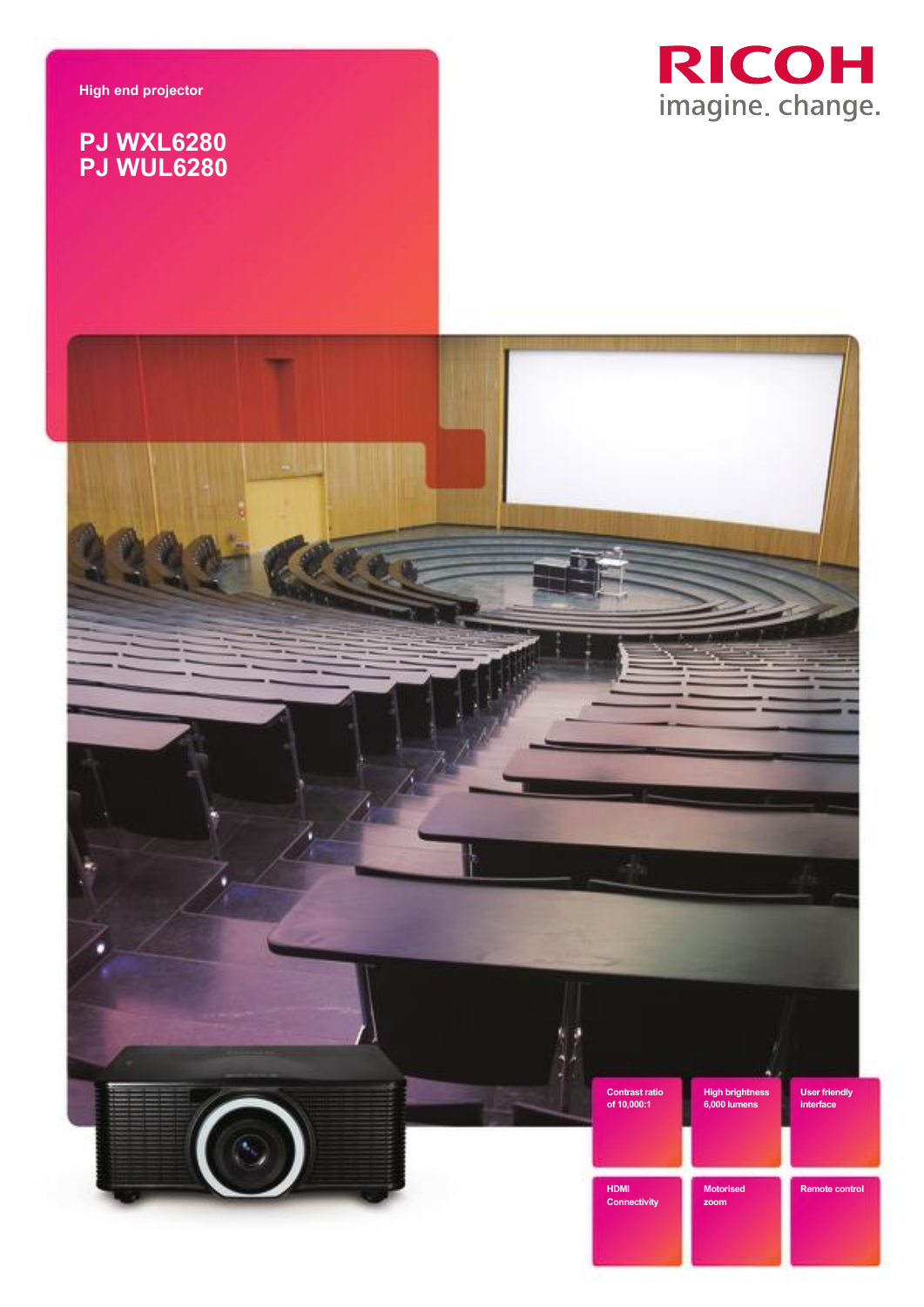# **Laser projection image quality for large audiences**

You need high resolution for projecting superb quality images to large audiences, coupled with minimal maintenance so you can place a projector in difficult access locations. The Ricoh PJ WXL6280/PJ WUL6280 meets your needs with an advanced laser light source for brilliant 6,000 lumens image resolution and typical 20,000 hours operation without maintenance. For business conferences, education lecture halls, art galleries and all venues with audiences of up to 100, this is the ideal high resolution, low maintenance projector.

- Choice of WXGA or WUXGA resolution powered by laser light, for outstanding high contrast images with exceptional colour saturation
- Laser light source provides ultra-long 20,000 hours typical operation without replacement, for minimal maintenance and low Total Cost of Ownership
- Wide choice of connectivity options includes HDBase T for single cable connection of power, video, audio and control functions at up to 100 metres
- Choice of 5 swappable lenses including ultra-long zoom lens, allows projection size from 50 to 300 inches at distances up to 5.7 metres
- Install at any projection angle, even from diagonal position, with vertical and horizontal keystone adjustment. Feature rich spec includes PIP/PBP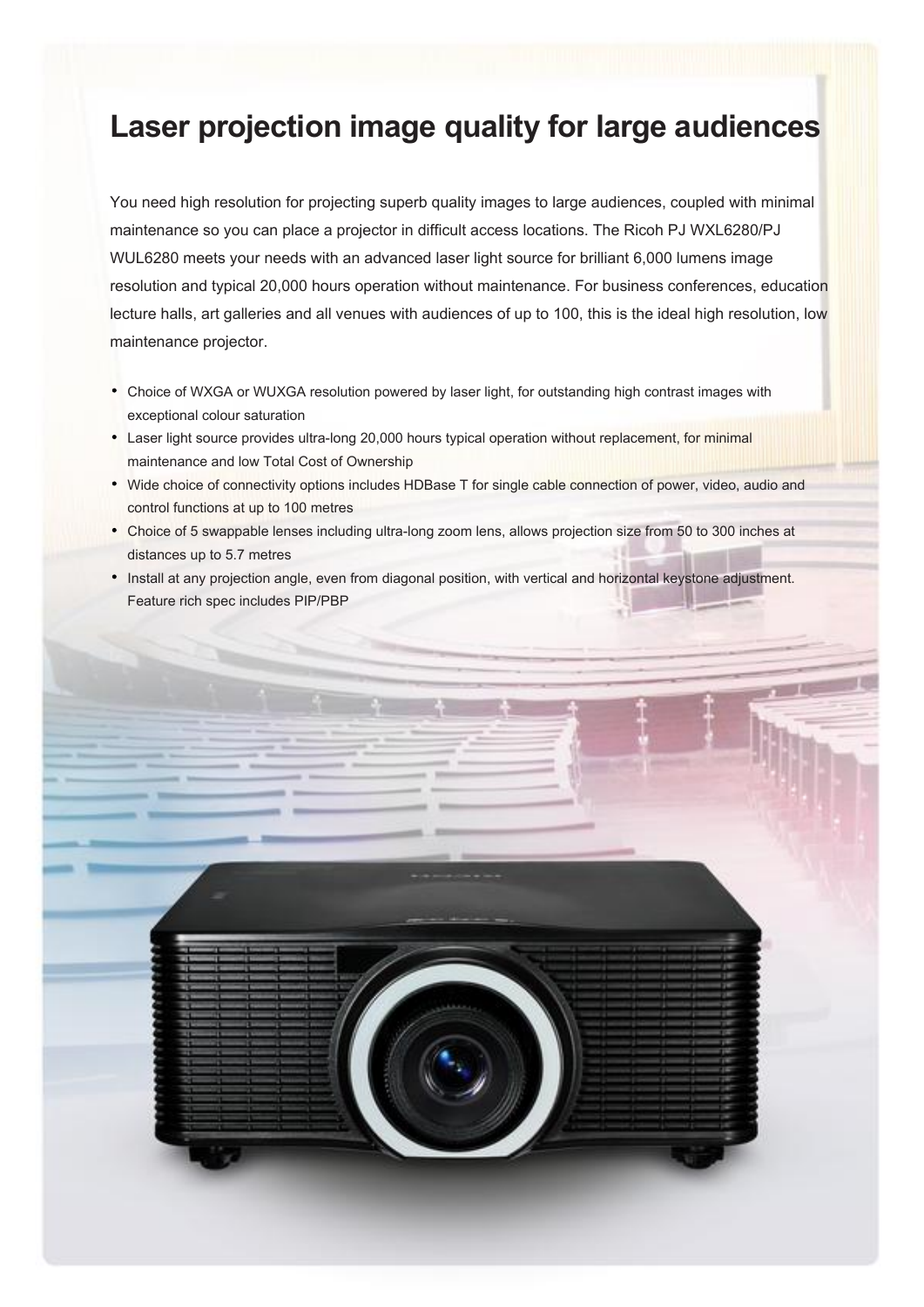# **Enjoy crystal clear, pin sharp laser projection for your presentations**

### **Laser technology makes operation quick and easy**

Latest advanced laser technology achieves full brilliance in less than a minute, with greatly reduced heat than a conventional lamp, which is better for the environment. Operational life for the laser source is longer too at typically 20,000 hours, cutting costly maintenance issues to a minimum. Noise levels are also significantly reduced at just 35db in Eco mode.

![](_page_2_Picture_3.jpeg)

#### **High resolution makes viewing easy for large audiences**

Both models offer brilliant 6,000 lumens resolution, while the PJ WUL6280 has the benefit of superb WUXGA 1920 x 1200 pixel resolution to support HD quality presentations in 16:10 screen aspect ratio. Together with a contrast ratio of 1200:1, this combination of image brilliance and high resolution provides easy viewing for larger audiences of 10 to 100 even during long presentations.

## **Advanced connectivity for every projector application**

So that you can project images from a choice of source devices, the PJ WXL6280/PJ WUL6280 offer an array of input ports including an HDBase T interface. This allows a single Cat6 cable of up to 100 metres to transmit HD video and audio input, together with power and all control signals. An HDMI connection means you can project high quality HD images and a USB port allows screening of slideshows without a computer connection.

![](_page_2_Picture_8.jpeg)

## **Ultimate flexibility in screening options with installation**

360° installation ability allows projection of images onto walls, ceiling or floor with a choice of 5 lenses. Portrait mode projection is ideal for both digital signage and digital mapping and vertical/horizontal lens shift corrects keystone images without moving the projector. Pincushion correction allows projection even onto curved surfaces. The PIP/PBP function provides display and toggle between two image sources at once.